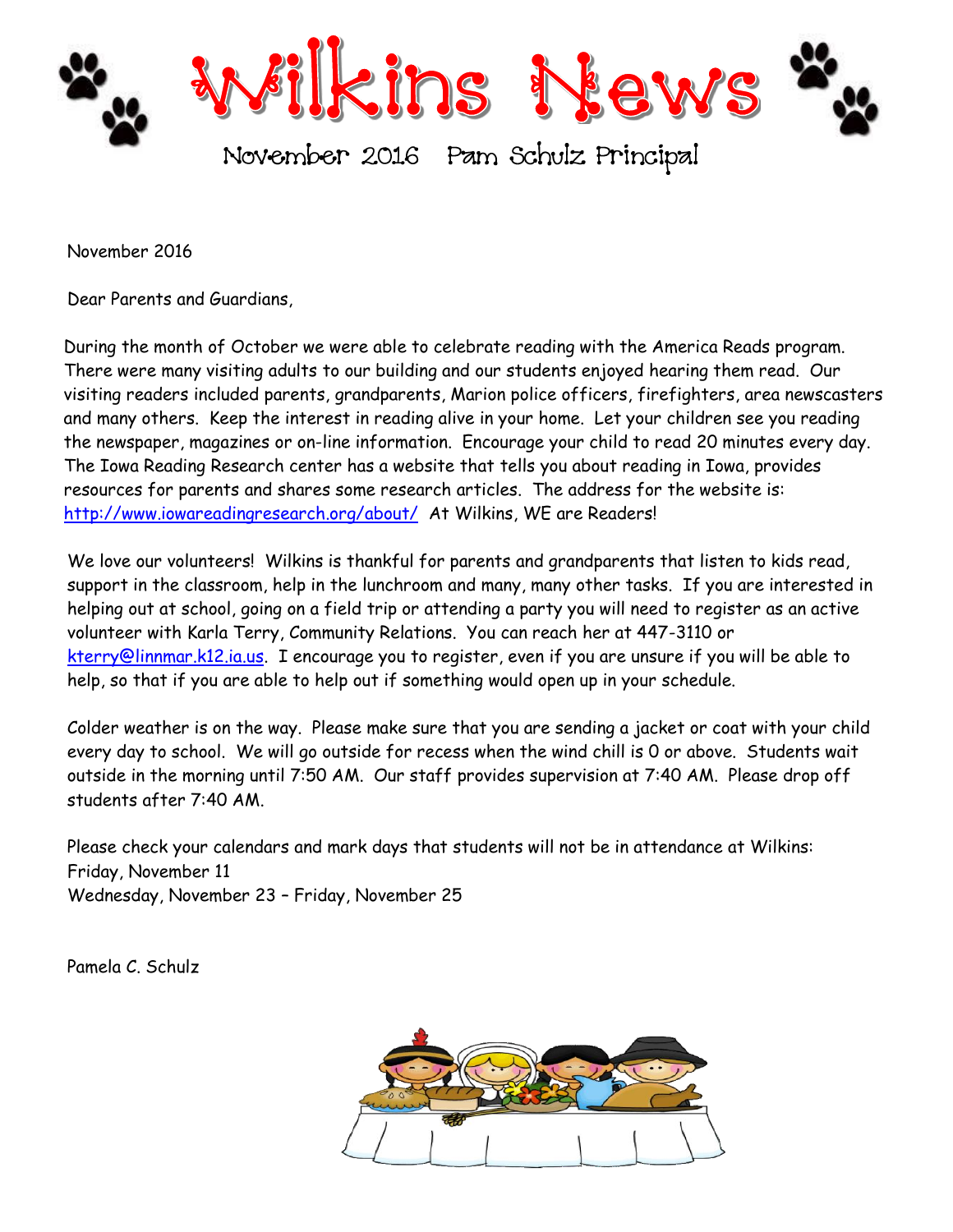### **Have you heard about the Golden Plunger?**

Once a week, our school custodians choose a classroom to receive the Golden Plunger award. The Golden Plunger award goes to the classroom that is neat

and tidy. It is announced over the intercom. The winning class gets to keep the Golden Plunger in their classroom for a week until a new classroom is announced! We are encouraging students to take responsibility for their environment and pride in their classroom.

### **Have you heard about Golden Tickets?**

Adults in our building have special Golden Tickets that they can award to a class that is following Wilkins Way expectations. Reasons why classrooms might receive a

Golden Ticket may include: walking quietly in the hallway, following directions, or safe playground behavior. Classes collect their Golden Tickets outside their classroom door in a pocket chart. At the end of the month, the classroom with the most Golden Tickets per grade level, will receive a special Wilkins Way doormat to put outside their classroom door.

# Wilkins "Families ttelping Families"

## Food Drive

**When: November 7-18**

GOLDEN TICKE



**Who: Wilkins families and staff are encouraged to support this great cause.**

**Where: Wilkins Elementary, of course!**

**Why: Wilkins families and staff can do their part to fight hunger in our community. What an awesome way to show "Character Counts"!**

**Food donations will be given to the 29th Street Mission food pantry.**

**Bring non-perishable food items and please check expiration dates. Donations may be brought to the classroom.**

## **NO GLASS PLEASE**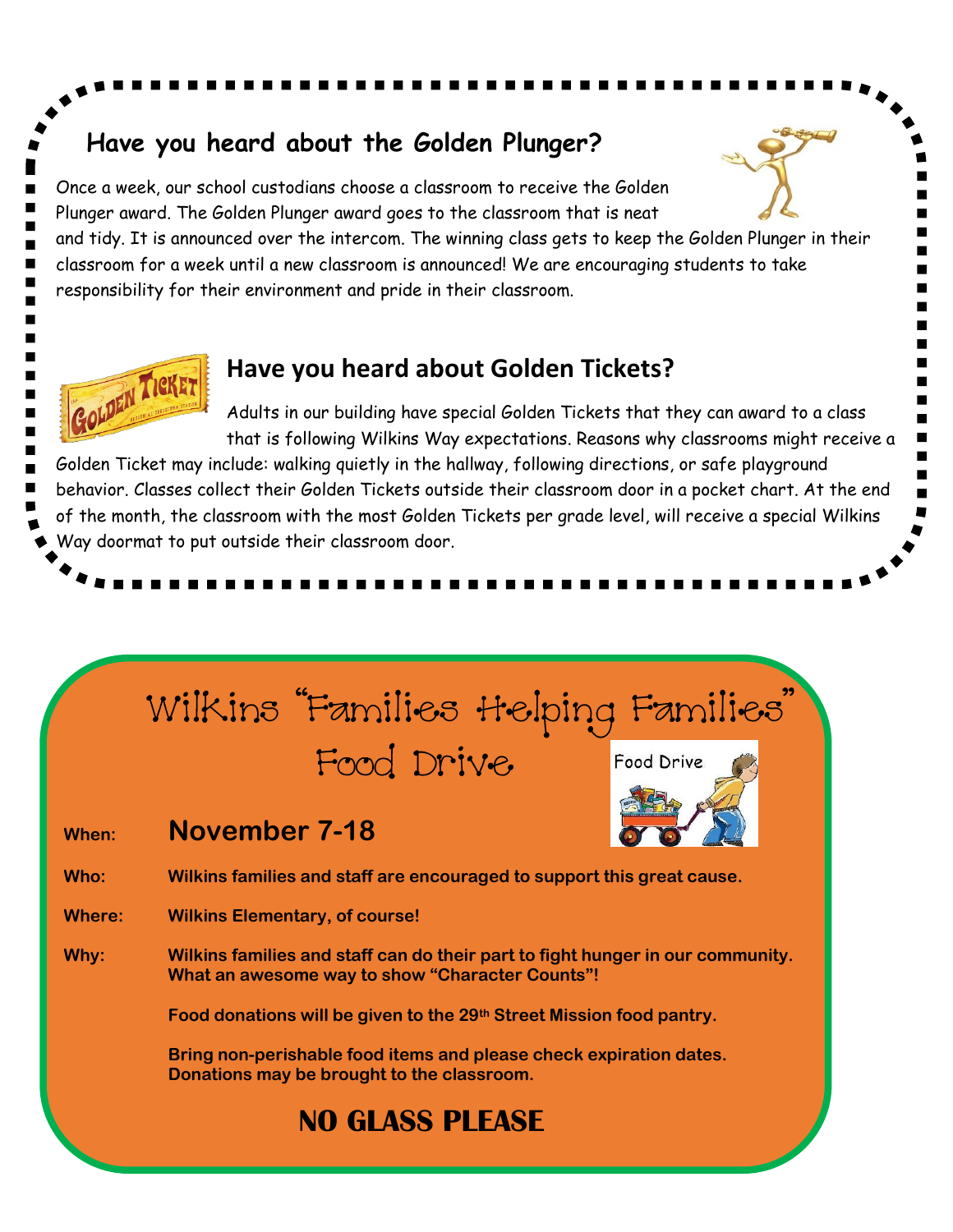# Too Sick for School?

From: Health Services

I

Each day many parents are faced with a decision:

 **Should they keep their sick children home or send them off to school?** The following guidelines, recommended by experts at the Mayo Clinic, should be considered when making this sometimes difficult decision. A student should remain home when he/she:

- \*vomits or has diarrhea in the last 24 hours
- \*has an oral temperature of 100 degrees or higher
- \*coughs almost constantly or complains of difficult breathing
- \*exhibits abdominal pain for more than two hours
- \*has sores on mouth or skin that are crusty, yellow or draining
- \*shows symptoms of contagious diseases such as chicken pox, mumps, whooping cough, Strep throat
- \*has constant runny nose with green or yellow discharge
- \*displays an unexplained skin rash or red eye (with or without crusting/drainage)

 Keeping a sick child home prevents the spread of illness in the school. It also allows the child opportunity to rest and recover. A sick child cannot learn effectively and is unable to participate in classes in a meaningful way.

## **Thinking Ahead to Cold Winter Weather**

Students should bring the following winter clothing EVERY DAY once winter hits. Even if there is no snow on the ground, the wind is cold and the ground damp.

#### *Please send:*

*Winter Coat – Snow Pants – Boots – Gloves or Mittens* (If your child needs any of the above items, please contact the Wilkins office.)

Also, please remember to send an extra pair of socks, mittens or gloves with your child to school to keep in their bag in case they become wet.

## **Students are outside when the wind chill is 0 and above.**





#### **News from Mr. Mohwinkle, Wilkins Counselor**

The holidays are just around the corner. We will be doing the Giving Tree again this year. If you would like some assistance with gifts, please contact Jackie Butz or Nick Mohwinkle. The deadline to turn in your forms for assistance this year is November 3rd. If you have any questions or concerns please contact Jackie (447-3382) or myself (447-3383).

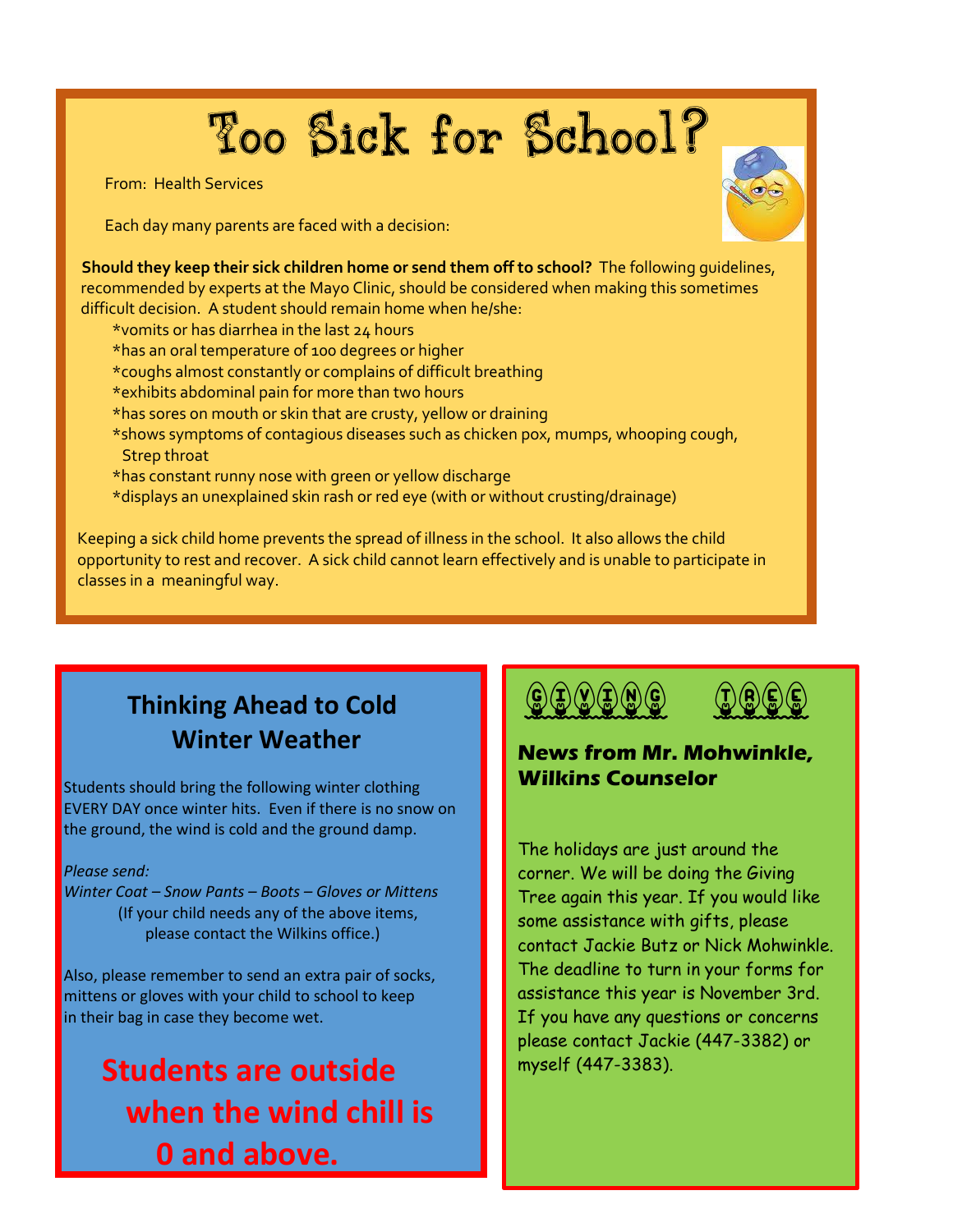

### **November Calendar:**

Nov. 7………..Board Meeting - 5:00 pm work session, 7:00 pm regular session Nov. 8…………PTO Meeting 6:30 Pm Nov. 8.............Kindergarten & 1<sup>st</sup> grade hearing screening Nov. 10……….4th Grade Music Program Nov. 11……….No School (K – 8) Teacher Work day Nov. 11……….4th Grade singing at the Marion Hy-Vee 9:00am Nov. 12……….Coffee Conversation with the Superintendent 8:30am @ Wilkins Nov. 15……….5th grade band concert 7:45 pm @ the high school Nov. 15……….Wilkins day at Zio Johnos from 5:00 pm – 8:00 pm, 10% to Wilkins Nov. 17……….Volunteer Workshop @ 8:30 am Nov. 18………..Report cards go home Nov. 19………..PTO Skate Night Super Skate 4 – 6 PM Nov. 21………..Board Meeting - 5:00 pm work session, 7:00 pm regular session Nov 22………..Wendys day at Wilkins from 5:00 pm – 7:00 pm, 10% goes to Wilkins **Nov. 23 – Nov. 25……NO SCHOOL – THANKSGIVING BREAK**

The Wilkins staff would like to send a huge thank you out to Tammy Evans and our PTO for providing a fall appreciation treat day and for providing dinner on one of our late conference nights. Everything was delicious!!

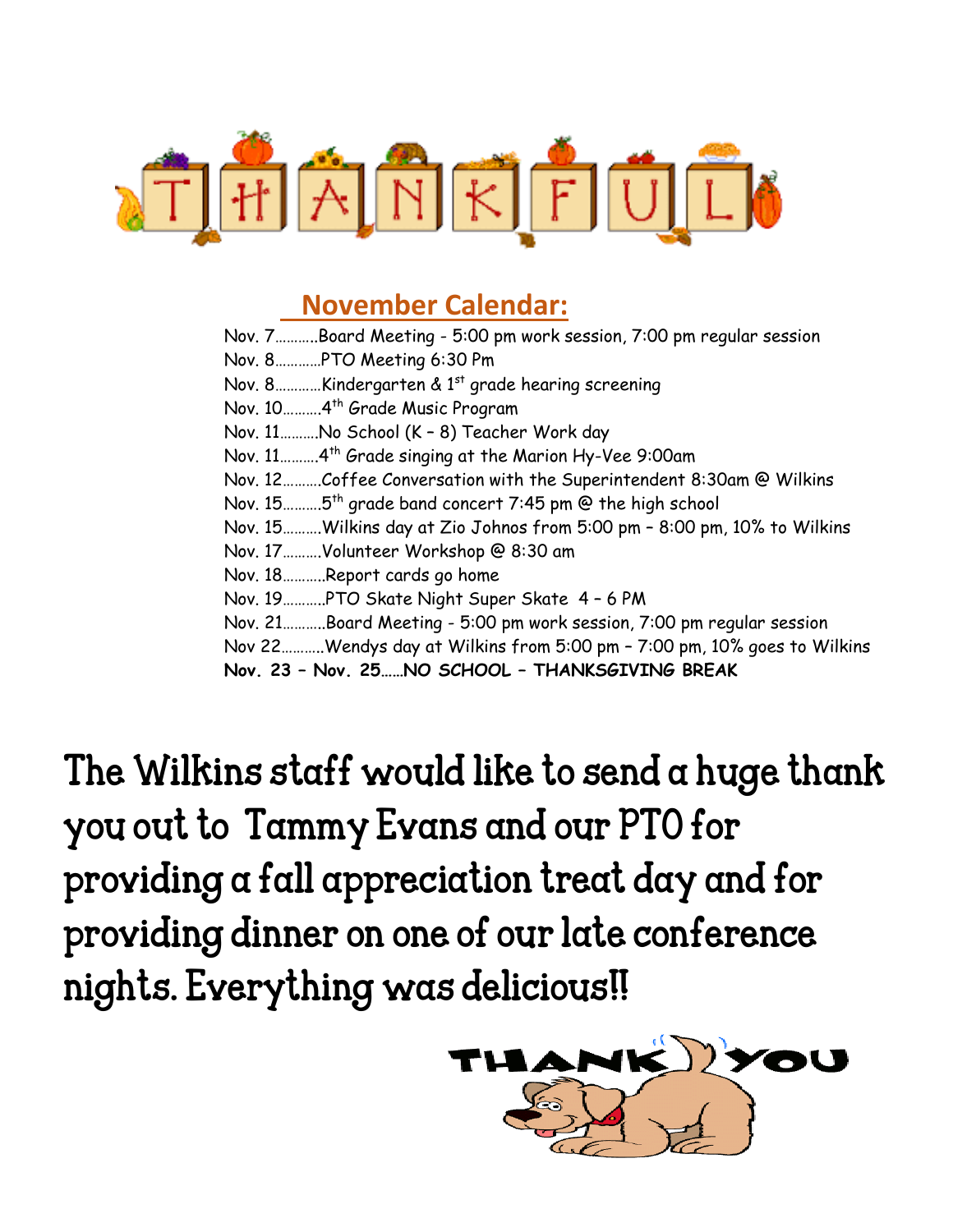# **Grade Level News**

**Kindergarten:** In math we have been focusing on patterns, coins, counting, measuring, number recognition and writing numbers. The kids are showing great strides in these areas! In reading we have been learning about nouns and verbs, antonyms and synonyms, rhyming, syllables, along with beginning and ending sounds. We have focused on the themes of pets, and community helpers during our read aloud large groups. As we read we are learning about characters, main ideas and predicting. The children learned many of their 88 sight words. From each class there are many students who were able to fill in their red band on their rainbows, for knowing all of the "red" words. We are close to being able to test for the orange band words! We have covered many Jolly Phonics sounds and are learning to blend the sounds into words. We are entering the fun an exciting holiday season and look forward to this time of year with our students.

**First Grade** First graders are working hard in their second unit of Journeys. We have gotten into our routine of whole group and small group reading/literacy time each day, and the students are really enjoying their guided reading groups! We are learning about different genres of books, such as informational texts, fantasy stories, realistic fiction, and fairy tales/fables. We are also learning about and applying many writing skills to our everyday work. In math, we are well into our third unit. Patterns are the main topic of this unit, and we have been working on number patterns, even/odd patterns, domino patterns, and also using pattern blocks and our templates to create patterns. As well, we are practicing counting on number lines. Our first science unit, Pebbles, Sand, and Silt, is wrapping up in November. We have had a lot of fun learning about all of the different sizes and properties of rocks. We did lots of experiments with rocks, sand, silt, and clay. We also learned how sand can be used as part of a matrix in creating sculptures. There are so many things around us that are made using rocks! America Reads was a really fun event in October, and there were four wonderful guest readers in each of our classrooms! Many, many thanks to the great volunteers who gave their time to come and read to us!

**Second Grade:** " I think I can, I know I can!" Second graders are focusing every day on what they can do with a positive determination for their learning. We love to see our students achieving things that might have seemed hard in the beginning. November is upon us, how can this be? We will be completing Unit 3 for math and moving into more addition and subtraction work as well as exploring estimating, temperature and using partial sums to solve 2 digit addition. Our new science kit, Solids and Liquids will arrive which has lots of very fun hands on activities. Social studies will include looking at natural resources and finding the differences between rural, urban and suburban living. "Being kind is never wasted", something we work on all the time in second grade.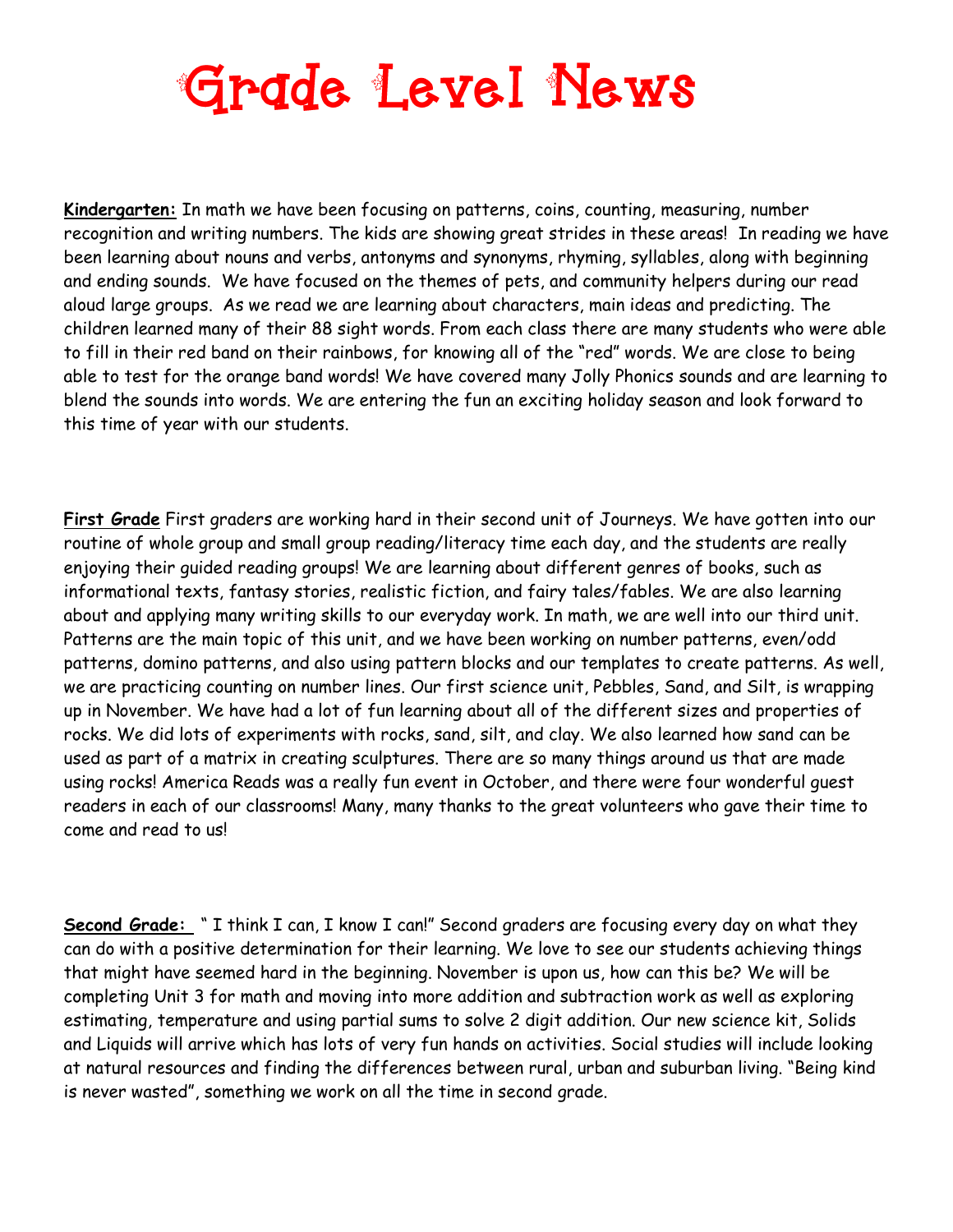**Third Grade:** We are near the completion of our trimester-long study of water. Students have investigated the three states of water through various hands-on activities. November will bring our first social studies unit entitled "Communities." Third graders will learn about the different types of communities people live in and who helps to run these communities. In reading, we continue to work on comprehension skills. Students will be working on their first book report by reading a fiction book and presenting a finished book report to the class. This will be due after Fall Thanksgiving Break. Work continues on the lowercase cursive letters. Opinion writing is our writing focus as the children continue to learn to write opinions and support these opinions with reasons. In math, we have studied measurement (US and Metric lengths) as well as area and perimeter. November also brings the first unit of MULTIPLICATION! Students will now be working to learn these facts up to 6 x 6 for November and December. Keep reading for your monthly reading log goal of 350 minutes!

**Fourth Grade:** Thank you for attending conferences! We enjoyed being able to sit down with you to discuss your child's progress in fourth grade thus far. In math, we are finishing unit four on decimals. Remember to practice your basic multiplication facts at home. Also, please use your Everyday Math account online! Expect to see math homework being sent once a week. In Science, students recently completed the Soils, Rocks, and Landforms unit. We will kick off our Inventors unit; your child will have the opportunity to invent something or research an inventor and write a biography. The Invention Convention is scheduled for December 2. In Social Studies, students will begin learning about the Northeast Region. In Journeys, we are halfway through unit two. Each week, we read a story from our textbook and focus on specific comprehension skills. Please continue to check and sign your child's agenda every night to see daily assignments and upcoming tests and events in fourth grade.

**Fifth Grade:** Fifth grade students will be finishing up their Native American Unit in Social Studies. 5C and 5D will be completing the Sun, Moon, Planet science kit, while 5W will be wrapping up their Mixtures and Solutions science kit. We will continue unit 2 (lessons 6-10) in our literacy curriculum called Journeys, focusing on informational writing. PRIDE time is our intervention block. We will focus on specific needs of students in the area of literacy. This will take place 4 days a week at the end of the day. Students will develop division concepts in Unit 4 of our Everyday Math curriculum. We'll begin by reviewing basic division facts and the partial-quotients division algorithm.

There will be no school Friday, November 11. Please enjoy your Thanksgiving holiday break November 23-25.

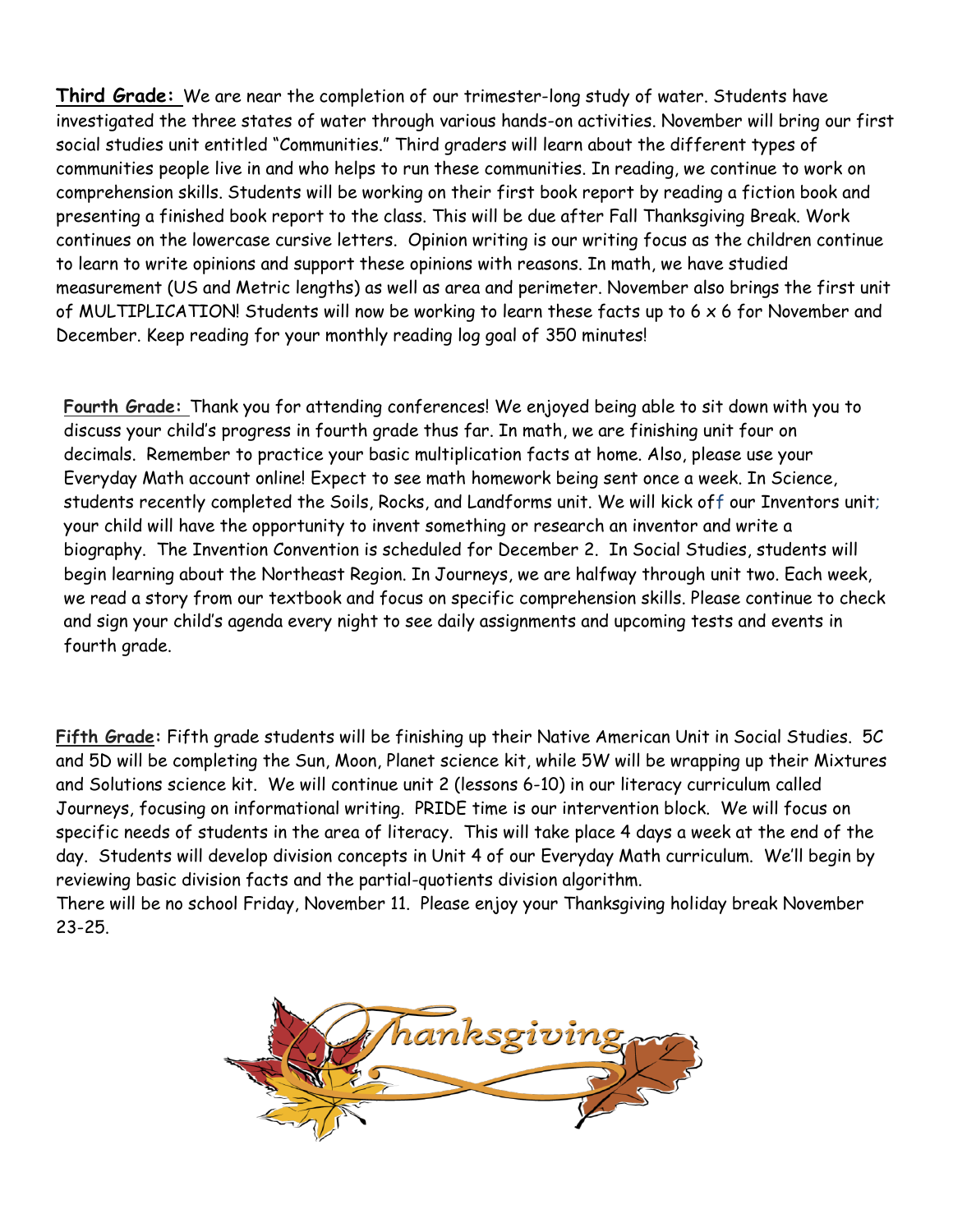

## BAND NEWS



#### "PARADE OF BANDS" CONCERT:

On Tuesday November 15th, the NOVAK/INDIAN CREEK/LINN GROVE/WILKINS (Eastside) Bands will have their first concert. The program will be held in the Linn-Mar High School Auditorium and begin at **7:45 PM.** The concert will include performances by the Eastside 5<sup>th</sup> Grade Band, the Excelsior MS 6<sup>th</sup> Grade Band, and the Linn-Mar HS Wind Symphony. The concert should last about one hour. We ask

that students arrive at school between **7:10 – 7:30 PM** (but not before 7:00 PM). All Band students should report to the HS Little Theatre for instructions before proceeding to the stage. Please have students wear nice dress clothes for this major performance. A free will donation can be made at the door.

In preparation for the concert, we will be practicing together that **MORNING** (Nov. 15th) at **LinnMar High School**. Please **drop your student off** at the new HS North (Stadium side) main entrance between 6:45 and 6:50 am for our **7:00 -7:45 am morning rehearsal.** It is very important that your student attend this rehearsal. Students will be bused to school after the rehearsal. Percussion, baritone and tuba instruments will already be at the HS. All other students should bring their instruments and Band music.

Please note - With winter approaching, please remember that if there is a weather-related LATE START, Group Band WILL NOT meet - but students should still bring instruments to school for lessons.

## MUSIC NEWS



CONGRATULATIONS to the 3<sup>rd</sup> grade class for doing a FANTASTIC job on their music program. What a wonderful turn out we had of parents, grandparents and other family members who attended the program. Thank you so much for supporting your child and all of the effort they put into this!

The 4th grade class will have the next program. This will be held in the gym on Thursday, November 10 at 6:30. This is a patriotic concert and we will be recognizing Veterans in the audience so we can express our thanks to them for serving our country. Our concert has the theme of "We Sing for our Veterans!" Students need to be in their classroom by 6:15 that evening and have been asked to wear red, white, and/or blue clothing. The concert will last approximately 30 minutes. Students are expected to be at their grade level concert. You are welcome to invite other veterans to this program so we can let them know we appreciate them.